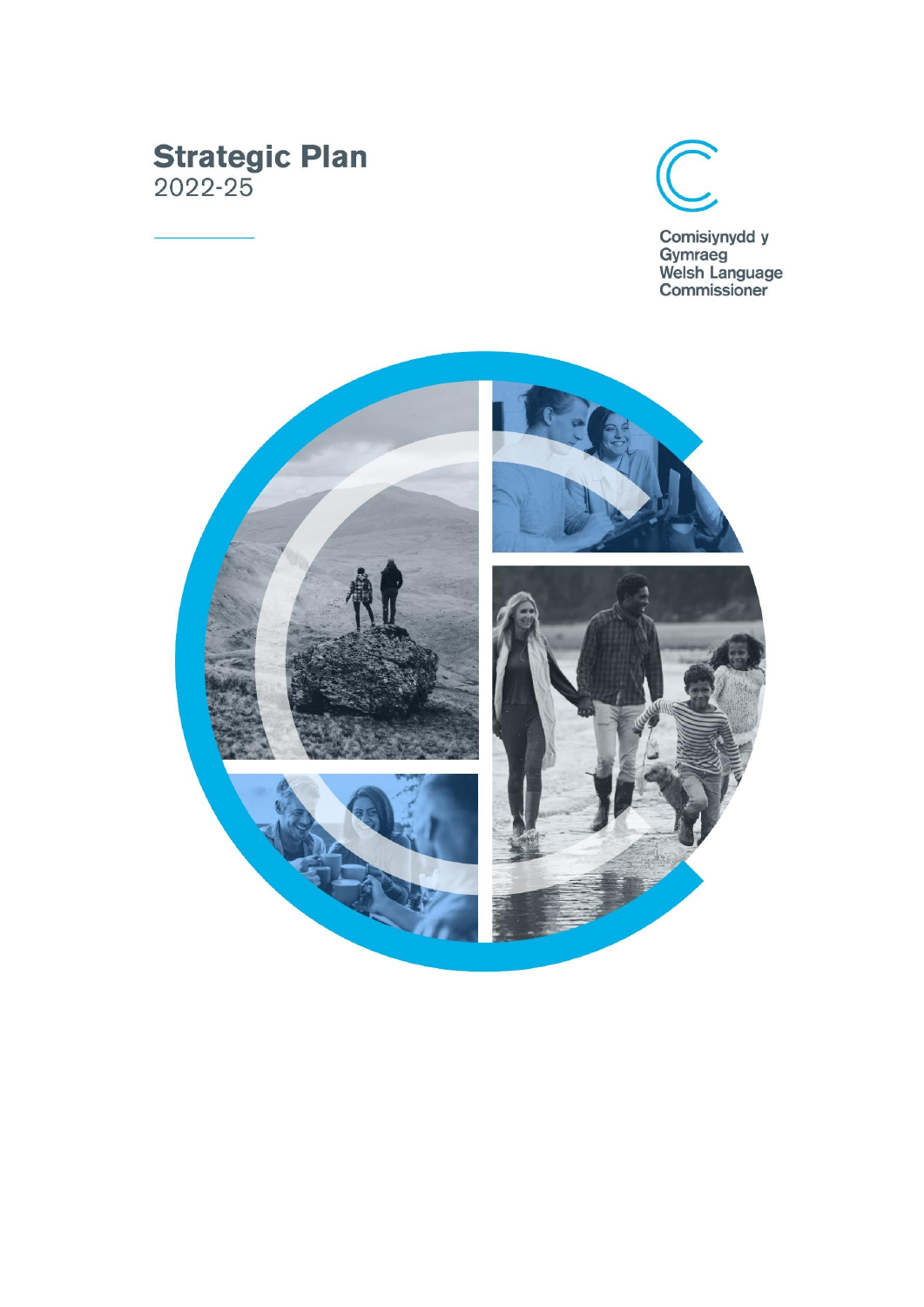### **CONTENTS**

| Introduction                  | 2 <sup>1</sup> |
|-------------------------------|----------------|
| Remit                         | 3              |
| <b>Vision and Values</b>      | 6              |
| <b>Values</b>                 | 7              |
| <b>Strategic Objectives</b>   | 9              |
| Implementing and enabling     | 15             |
| <b>Human resources</b>        | 15             |
| Communication                 | 15             |
| Governance                    | 16             |
| <b>Finance and technology</b> | 16             |
| Reporting and accountability  | 18             |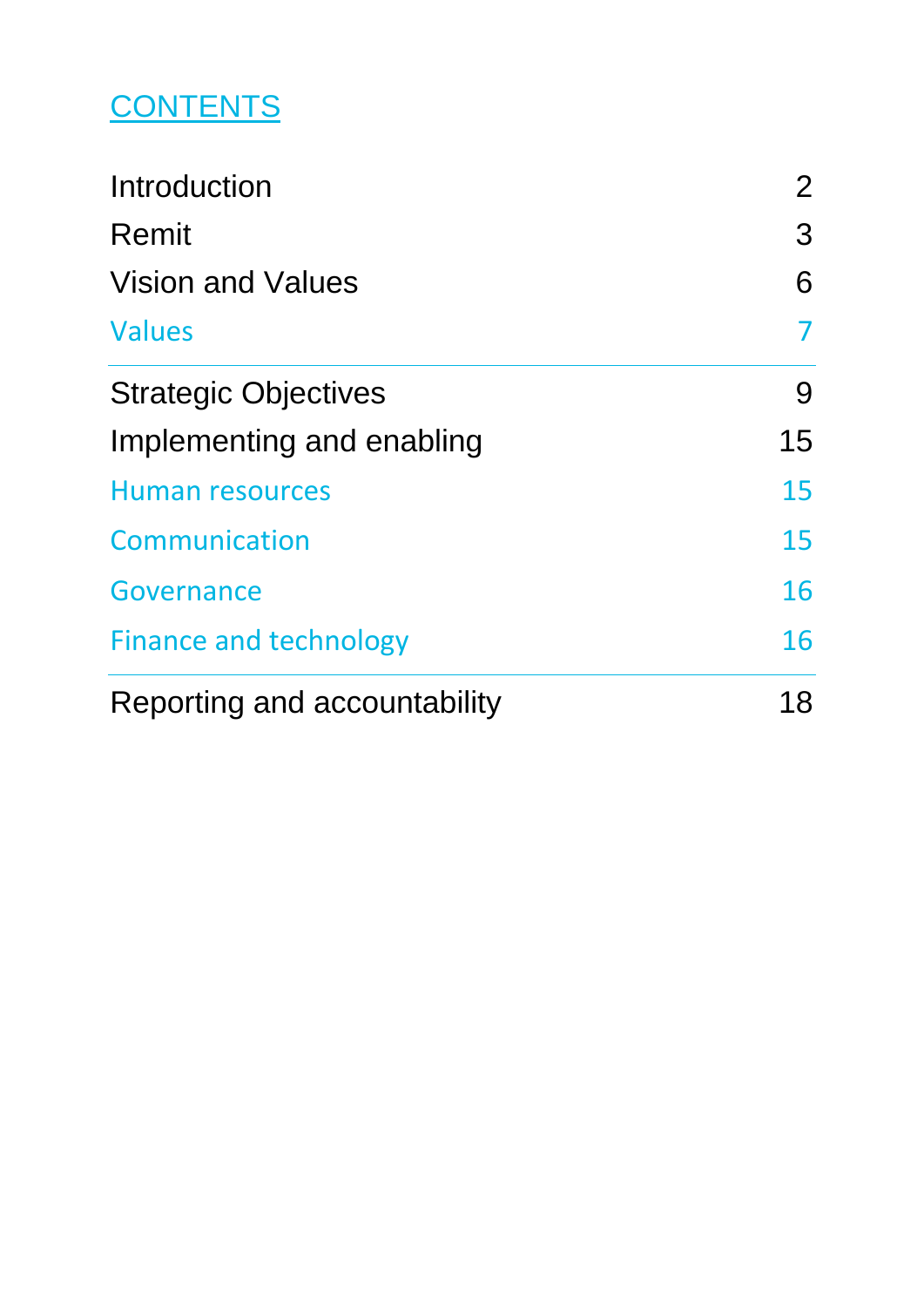### <span id="page-2-0"></span>Introduction

The Welsh Language Commissioner is an independent body established by the Welsh Language (Wales) Measure 2011. This document explains the Commissioner's corporate strategic plan for a period of three years from 2022 to 2025.

Work to develop this plan started in summer 2021. A series of workshops were held with the Commissioner and the management team to discuss the organisation's vision and strategic objectives for the next period. The strengths and weaknesses of the previous strategic plan (2018-22) were also reviewed, and the plans and strategies of several other organisations and stakeholders were considered.

An internal consultation was held with staff at the start of 2022 on a draft vision and draft strategic objectives, and the Advisory Panel to the Commissioner was also consulted.

This plan is the result of those discussions. It notes the Commissioner's ambitious long-term vision and includes the strategic objectives and priorities that will contribute towards achieving that vision. It also explains our corporate values and the way in which we will implement the strategy and report on outcomes.

We are committed to achieving the priorities in this plan and we will measure progress regularly and review achievements through our annual report. The delivery of the strategy will be reviewed during the final year as we begin to prepare for the next strategic plan. We will engage with members of the public and stakeholders in developing future priorities and objectives.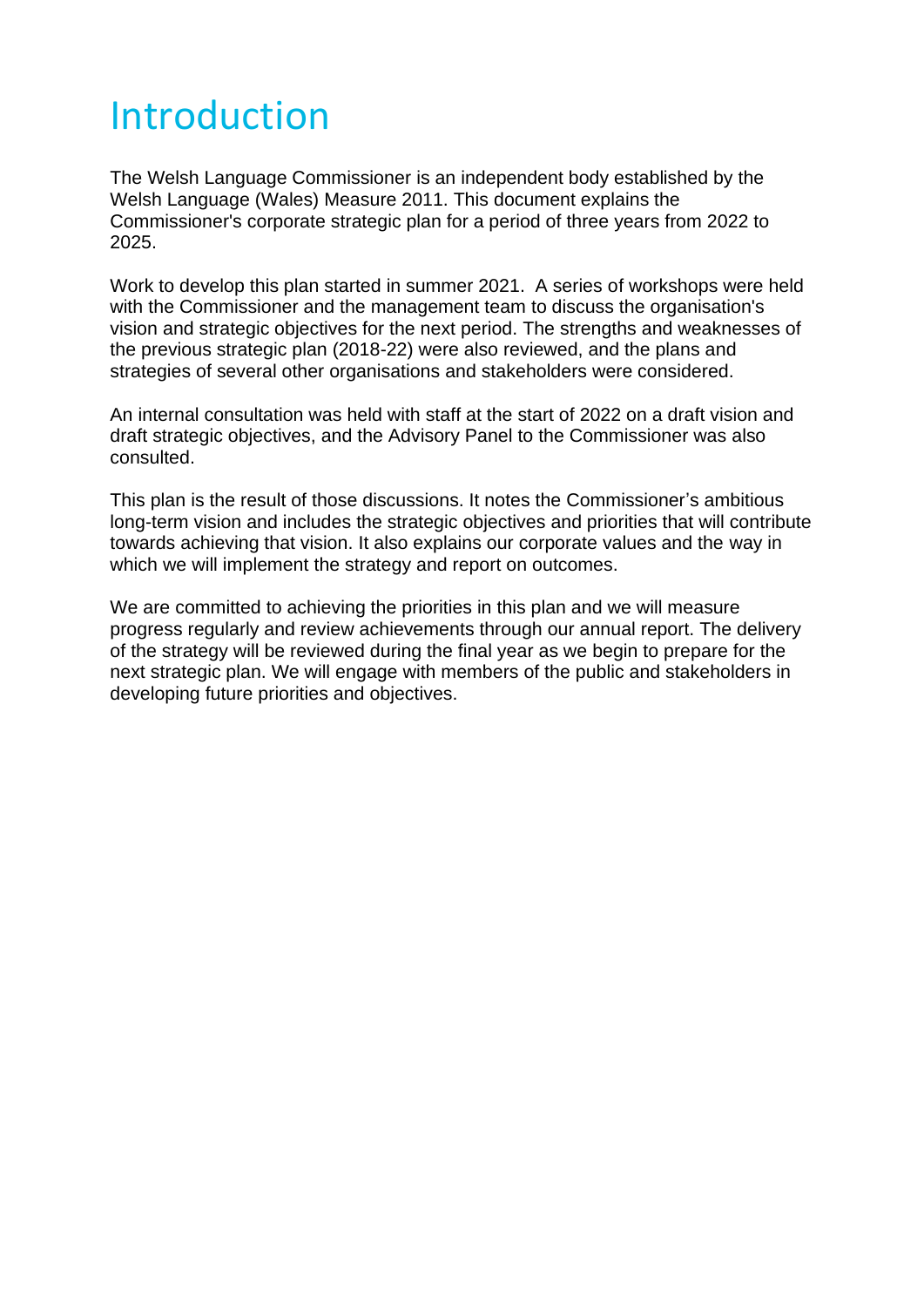# <span id="page-3-0"></span>Remit

- 2.1The Commissioner is an advocate for Welsh language users and a regulator with enforcement powers. Our functions are set out in the Welsh Language (Wales) Measure 2011. The principal aim of the Commissioner in exercising its functions is to promote and facilitate the use of the Welsh language. In doing so, the Commissioner must work towards increasing the provision of Welsh language services and other opportunities for people to use the language. The following must also be considered:
	- the official status of the Welsh language in Wales
	- the duties to use Welsh which have been set out by the Welsh language standards, and the rights which result from enforcing those duties
	- the principle that the Welsh language should be treated no less favourably than the English language in Wales
	- the principle that persons in Wales should be able to live their life through the medium of the Welsh language if they choose to do so.
- 2.2The Commissioner may do anything he believes is appropriate to promote the use of Welsh and work towards ensuring that the Welsh language is treated no less favourably than the English language. This includes doing any one or more of the following:
	- promoting opportunities to use the Welsh language
	- encouraging best practice in relation to the use of Welsh
	- keeping under review the law relating to the Welsh language
	- producing and publishing reports
	- carrying out, or commissioning others to carry out, research
	- carrying out, or commissioning others to carry out, educational activities
	- making representations to any person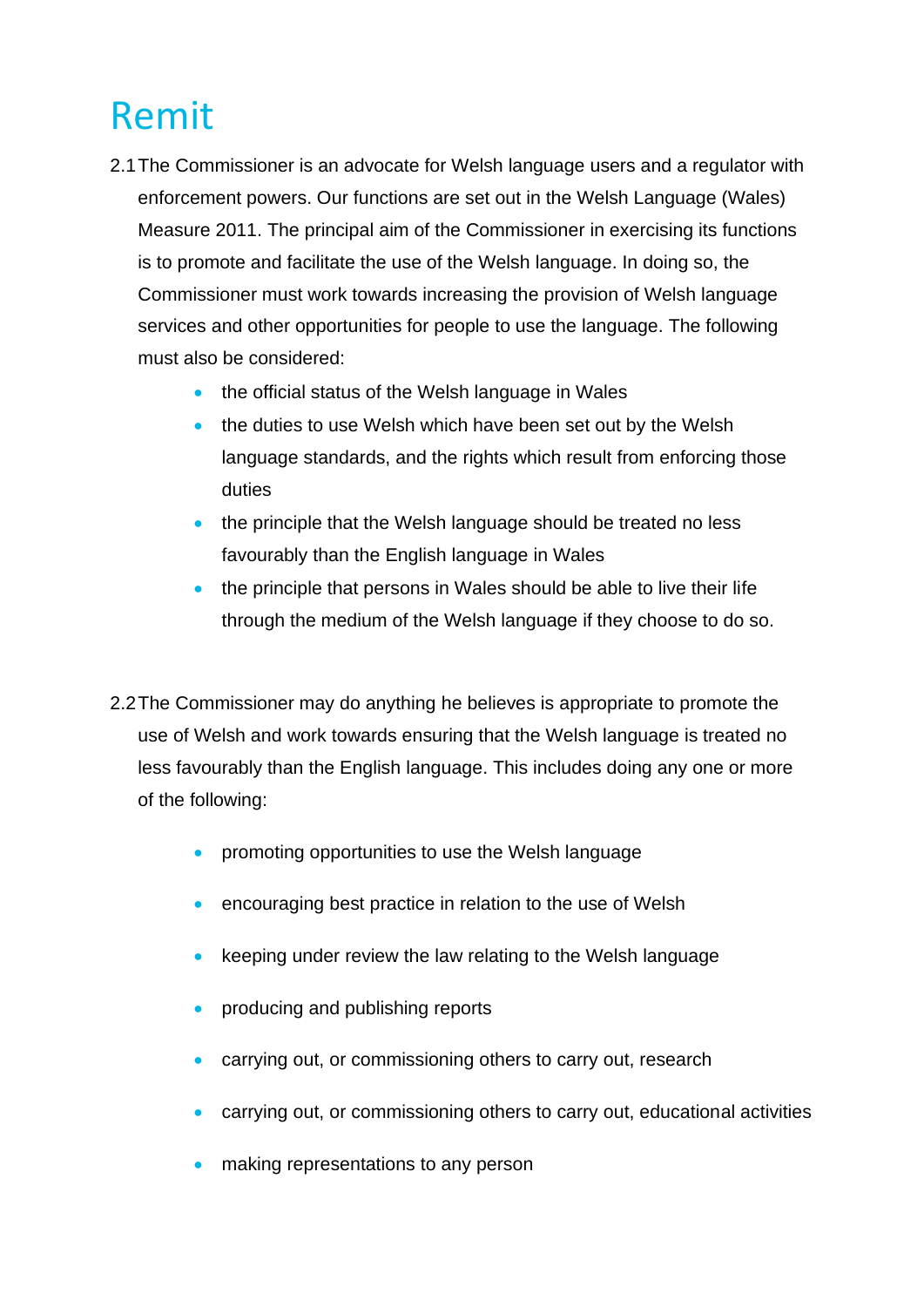- making recommendations to the Welsh Ministers
- giving advice to any person.
- 2.3The Commissioner promotes and facilitates the use of the Welsh language by working with businesses and charities to improve and increase their use of the Welsh language. We also provide advice and make recommendations to influence the consideration given to the Welsh language in policy developments and legislation.
- 2.4The Commissioner has specific powers to regulate the Welsh language standards. The Welsh language standards regulations are prepared by Welsh Ministers, and they must be approved by the Senedd before the Commissioner can impose standards on the organisations named in the regulations. The Commissioner has powers to enforce compliance with those standards.
- 2.5The Commissioner has powers to investigate complaints about failures to comply with standards and to determine cases. The Welsh Language Tribunal deals with appeals against the Welsh Language Commissioner's decisions in relation to the Welsh language standards. Where there are no standards in force, the Commissioner continues to monitor the way in which the Welsh language schemes of some public bodies are implemented. The Commissioner may also investigate interference with the freedom to use the Welsh language.
- 2.6The Measure requires the Commissioner to publish a 5-year report on the position of the Welsh language in Wales and the Commissioner may conduct inquiries into any matter relating to any one or more of their functions.
- 2.7In undertaking its work, the Commissioner will work with several other organisations for the benefit of the Welsh language. The Measure enables the Commissioner to work with Ombudsmen and other Commissioners on standards investigations, or other investigations.
- 2.8The Welsh Government's *Cymraeg 2050* strategy, which sets a target of ensuring a million Welsh speakers by 2050 and doubling the percentage of the population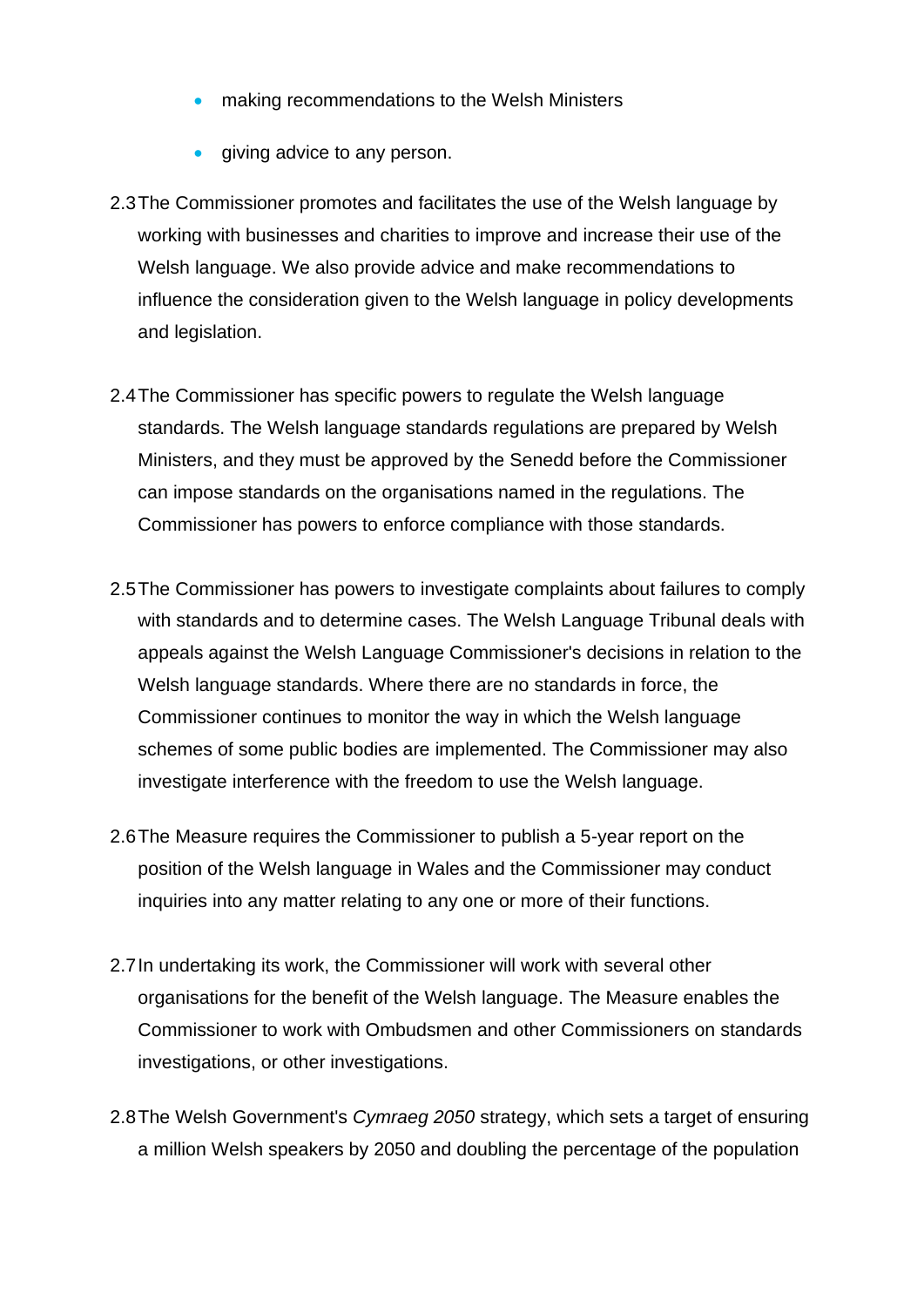that speak Welsh every day, refers to the Commissioner's work and role in the strategy, particularly regarding:

- increasing the use of the Welsh language in the workplace across all sectors
- increasing the range of services offered to Welsh speakers
- 2.9 A Memorandum of Understanding has been agreed between the Commissioner and the Welsh Government. This framework agreement outlines the working relationship between both organisations leading to clear boundaries and understanding in terms of funding, regulation, influencing policy and collaboration.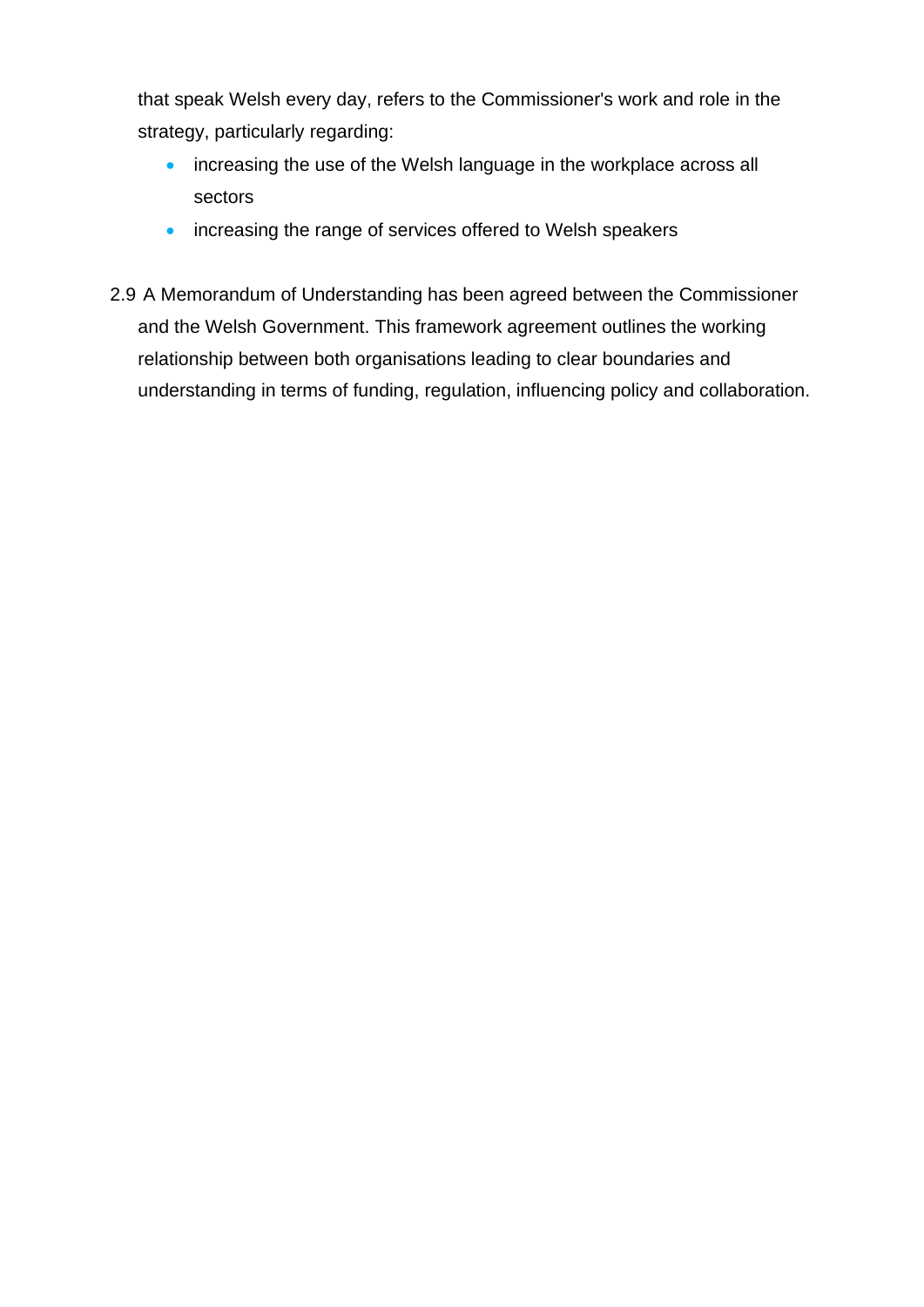### <span id="page-6-0"></span>Vision and Values

3.1The Commissioner has an ambitious long-term vision to ensure that people can use the Welsh language in all aspects of their lives and in all parts of Wales. Our vision is:

#### **A Wales where people can live their life in Welsh**

- 3.2Welsh Ministers are responsible for setting Welsh language policy in Wales and they have committed to leading far-reaching change so that more people learn and use the Welsh language. The Welsh Government has a long-term strategy for the Welsh language as well as targets to ensure a million Welsh speakers and to increase the percentage of the population that use the Welsh language every day to 20% by 2050.
- 3.3It is important that people can use the Welsh language in all aspects of their lives, whether socially, in the workplace or when using services. The Commissioner's work is to facilitate and increase opportunities to use the Welsh language and work towards ensuring that people can live their life in Welsh if they choose to do so.
- 3.4The Commissioner has an expansive long-term vision. We will use our powers and functions during the lifetime of this plan to take positive steps towards achieving the vision. The objectives and priorities in the plan explain how we will achieve this.
- 3.5The legal status of the Welsh language has been strengthened over the last decade. There are more expectations on organisations to consider, plan and create opportunities to use the Welsh language in the workplace and when providing Welsh language services. There is a general perception amongst Welsh speakers that the quality of Welsh language services is improving in some fields, but there is still much to do to achieve our vision. By implementing the Welsh language standards, we are increasingly seeing better treatment of the Welsh language by organisations. However, not all sectors named in the Welsh Language Measure are currently subject to the standards regime and it is important to continue to extend the influence of the Measure.
- 3.6Currently, Welsh speakers cannot use the language in all aspects of their lives, and, on the whole, it is easier to receive written services than verbal, face to face services. The Commissioner's assurance report "Stepping Forward"<sup>1</sup>, published in 2021, highlighted the gap that exists between public organisations that provide good Welsh language services, and those who do not have sufficient arrangements in place.

<sup>&</sup>lt;sup>1</sup> Stepping Forward: The Welsh Language Commissioner's Assurance Report 2020-21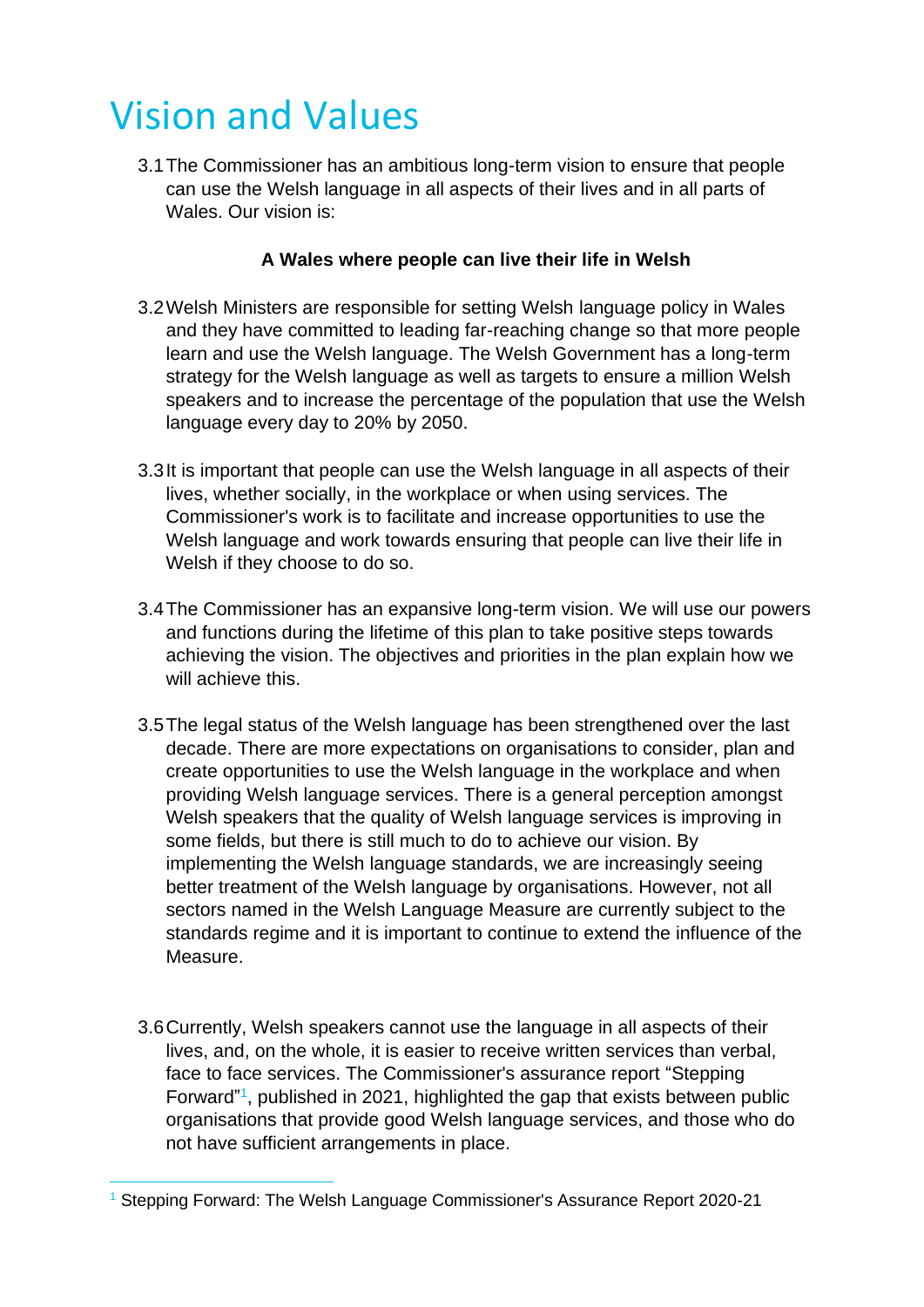- 3.7The picture is more inconsistent for people who try to use the Welsh language when dealing with businesses and charities. Despite increasing examples of good practice and innovation amongst some of these organisations without any statutory enforcement, Welsh language provision is patchy and incomplete overall. Promotional activities to increase the use of the Welsh language are important and organisations from all sectors need to ensure that the Welsh language services provided are promoted effectively and that resources are earmarked accordingly.
- 3.8A detailed analysis of the position of the Welsh language that has contributed towards the vision and objectives in this plan is included in the 5-year report, "The Position of the Welsh Language 2016-20", published in 2021<sup>2</sup>.
- 3.9The Commissioner will use its powers and functions, and work with other organisations to close the gap between the current situation and the vision. The objectives and priorities in the next section explain how we will achieve this during the next three years.

#### <span id="page-7-0"></span>Values

Our core values explain the way in which the Commissioner's office conducts itself when dealing with staff, the public and other stakeholders. This will underpin the way in which the Commissioner and members of staff will undertake their dayto-day work.

**Respecting** everyone we work with is at the heart of everything we do.

Being **open** and **trusting** one another is fundamental to our workplace culture.

We deal with all aspects of our work **fairly**, **honestly**, and **consistently**.

**Working with others** in an appropriate and progressive way is important to us.

3.10 Further to our corporate values, the Commissioner also has a Code of Conduct which is based on the Nolan Committee's seven principles on standards in public life. These principles, namely selflessness, integrity, objectivity, accountability, openness, honesty, and leadership, are part of the organisation's culture and underpin all our policies and internal procedures.

 $2$  The Position of the Welsh Language 2016-20 – Welsh Language Commissioner's 5-year Report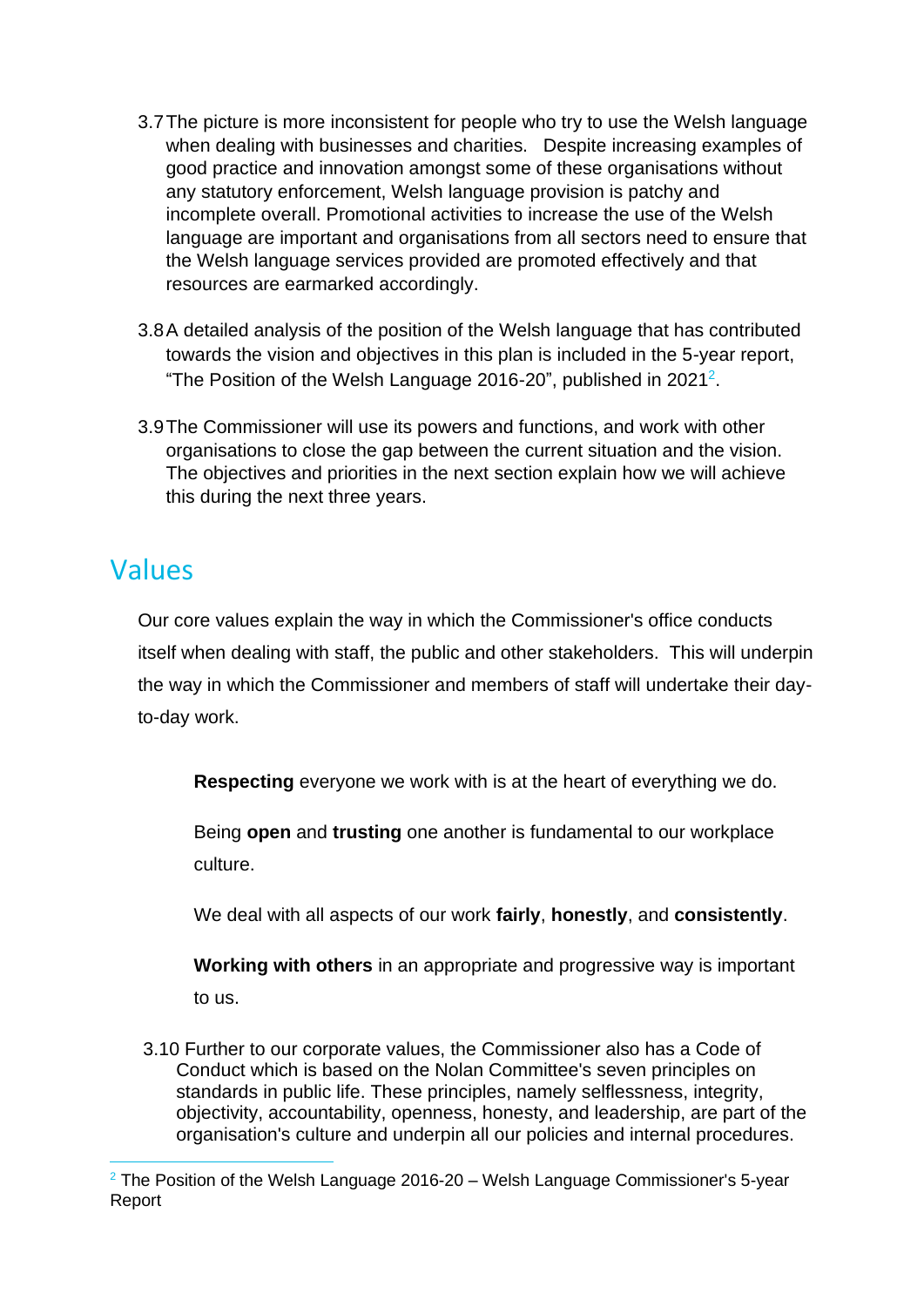3.11 The Commissioner has an Equality Plan, and our work will be based on our desire to understand the needs of the community and respond to them. We will take the opportunity to promote mutual understanding between the people of Wales, undertake and contribute to work on linguistic and cultural diversity in the world, and enable more people to appreciate the culture of Wales in its entirety.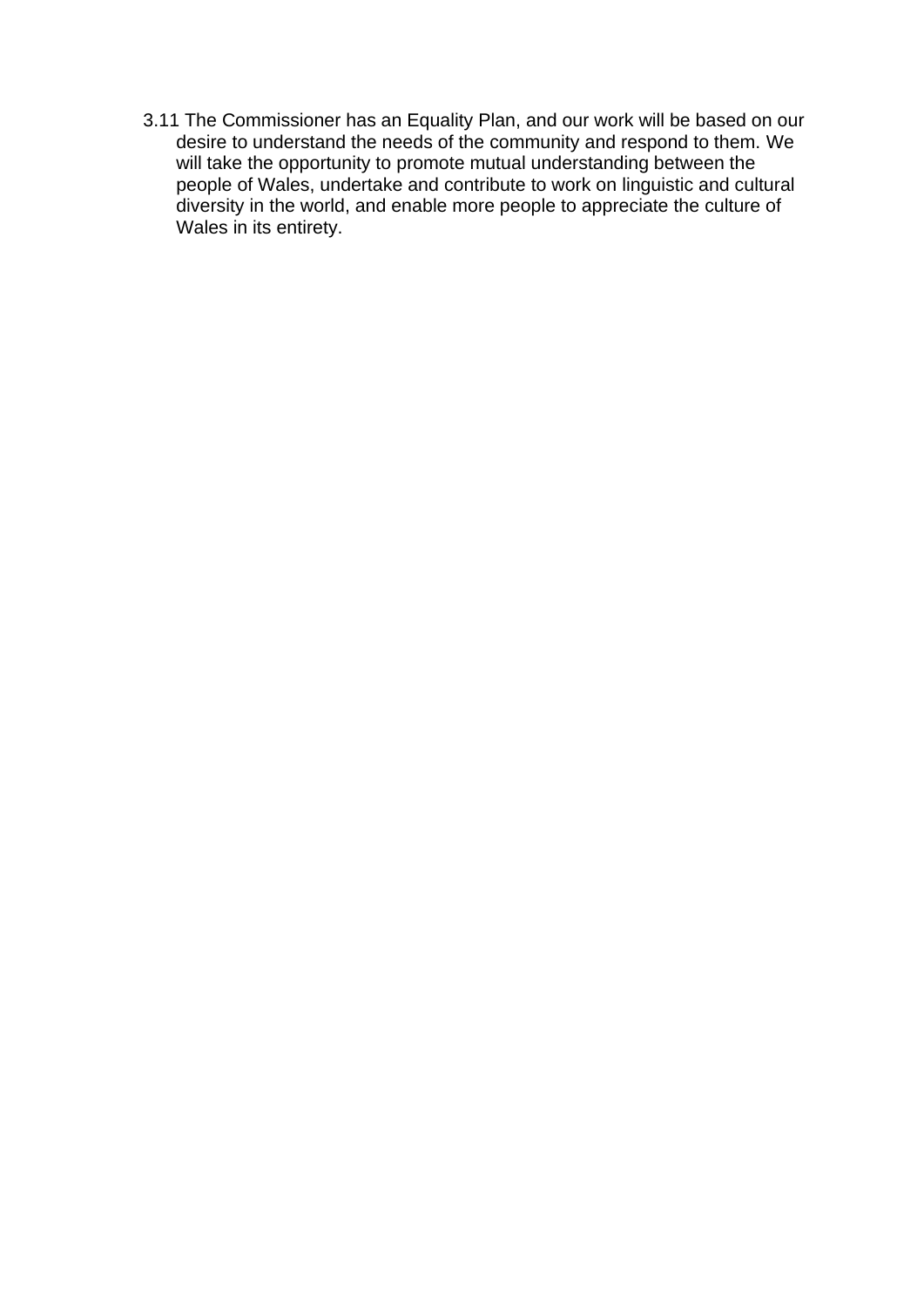### <span id="page-9-0"></span>Strategic Objectives

4.1The Commissioner has identified four high level strategic objectives for the period of this plan that will contribute towards the vision statement:

| <b>Strategic Objective 1</b> | <b>Ensure fairness, justice and rights for Welsh</b><br>speakers                       |
|------------------------------|----------------------------------------------------------------------------------------|
| <b>Strategic Objective 2</b> | Ensure that the Welsh language is a central<br>consideration in policy and legislation |
| <b>Strategic Objective 3</b> | Maintain and increase organisations' compliance<br>with their statutory duties         |
| <b>Strategic Objective 4</b> | Increase the use of the Welsh language by<br>organisations across all sectors          |

- 4.2These objectives will be implemented through a series of specific priorities over the next three years. These priorities will underpin the activities and projects in our annual operational plan.
- 4.3The Commissioner will measure the achievement of the priorities through a series of indicators to assess the success of the strategic plan. We will also report on the achievement of the priorities in our annual report to ensure that we are accountable and transparent.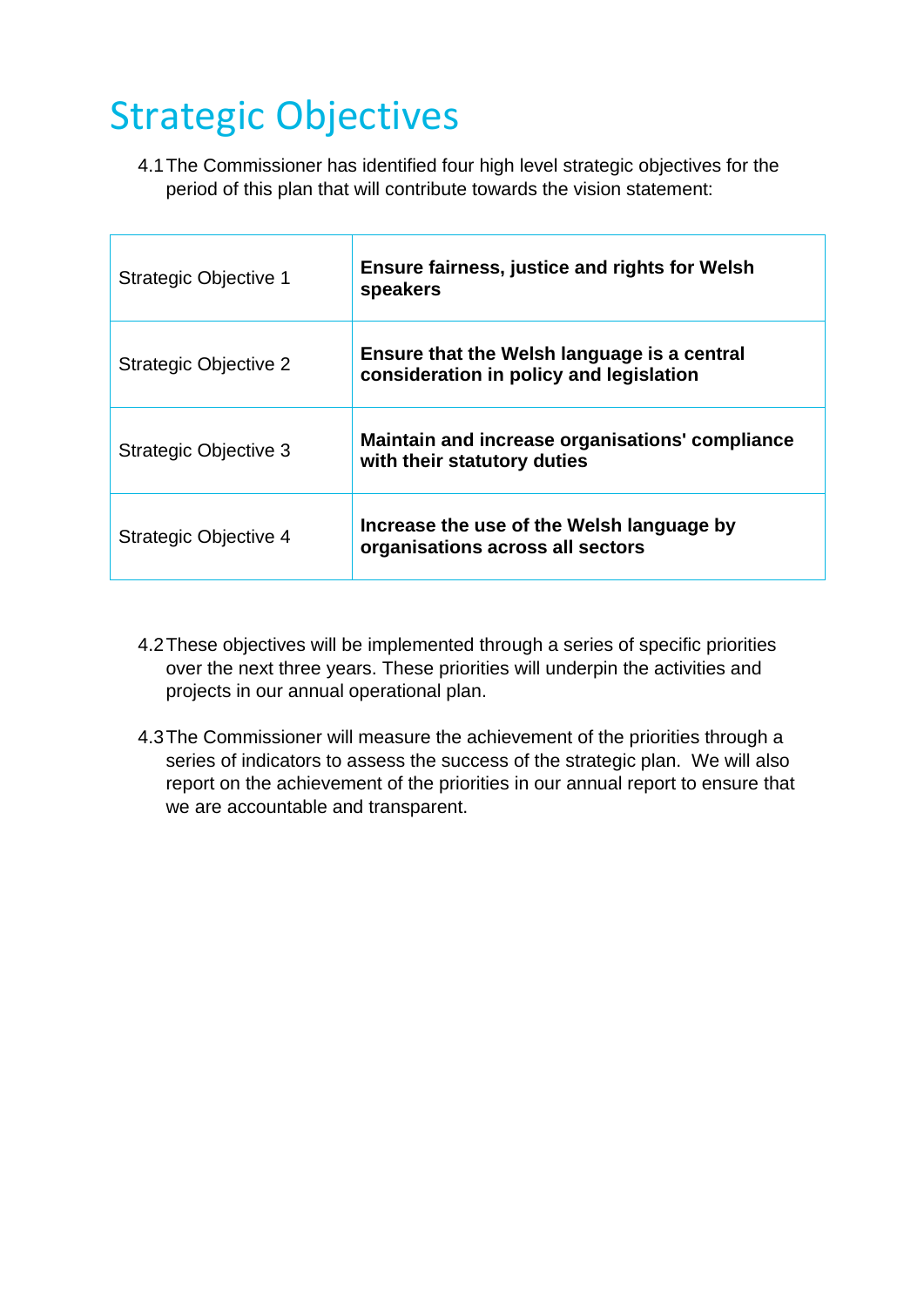| <b>OBJECTIVE 1 Ensure fairness, justice and rights for Welsh speakers</b>                                                                                                                                                                                                                                                                                                                                                                                                                      |                                                                                                                                                                                                                           |  |
|------------------------------------------------------------------------------------------------------------------------------------------------------------------------------------------------------------------------------------------------------------------------------------------------------------------------------------------------------------------------------------------------------------------------------------------------------------------------------------------------|---------------------------------------------------------------------------------------------------------------------------------------------------------------------------------------------------------------------------|--|
| Priorities 2022-25                                                                                                                                                                                                                                                                                                                                                                                                                                                                             | Measures of success                                                                                                                                                                                                       |  |
| 1.1 Engage with the public, listen to their<br>views, and consider them in a fair and<br>balanced way. Act on behalf of people,<br>whether they are workers or members of<br>the public, if they are facing barriers to<br>using the Welsh language. Take every<br>opportunity to reach out to a wider<br>audience.                                                                                                                                                                            | Wide-ranging information<br>about priorities, experiences<br>and barriers facing Welsh<br>language users that will<br>underpin the Commissioner's<br>next direction of work.                                              |  |
| 1.2 Raise awareness of the legal rights of<br>Welsh language users and take every<br>opportunity to reach out to a wider<br>audience.                                                                                                                                                                                                                                                                                                                                                          | Users are increasingly aware<br>of their rights and turn to the<br>Commissioner for support,<br>without any difficulty                                                                                                    |  |
| 1.3 Implement an effective complaints<br>procedure that prevents the continuation<br>or repetition of failures.                                                                                                                                                                                                                                                                                                                                                                                | Ensure compliance and no<br>continuation or repetition of<br>failures                                                                                                                                                     |  |
| 1.4 Teach and share information on the<br>significant outcomes of case work with all<br>kinds of target audiences.                                                                                                                                                                                                                                                                                                                                                                             | People and organisations are<br>aware of significant decisions<br>resulting from the<br>Commissioner's work and<br>their implications for them in<br>the future, and can change<br>their practices in response            |  |
| 1.5 Undertake responsive pieces of work that<br>endeavour to discover whether some<br>groups of Welsh language users find it<br>more difficult to exercise their rights<br>because of their circumstances and<br>make recommendations to support<br>them.                                                                                                                                                                                                                                      | Organisations implement<br>recommendations and make<br>meaningful changes to<br>ensure that users do not face<br>any barriers and are not at a<br>disadvantage in exercising<br>their rights to use the Welsh<br>language |  |
| 1.6 Impose standards on bodies in a timely<br>manner once standards have been<br>introduced by the Senedd. Within the<br>lifetime of this plan and in accordance<br>with the Co-operation Agreement<br>between the Welsh Government and<br>Plaid Cymru, it is expected that this will<br>be done with regard to the following<br>organisations: public transport, health<br>sector regulators, public bodies that are<br>not currently subject to the standards<br>regime and water companies. | More rights to use the Welsh<br>language by imposing<br>standards on all relevant<br>organisations.                                                                                                                       |  |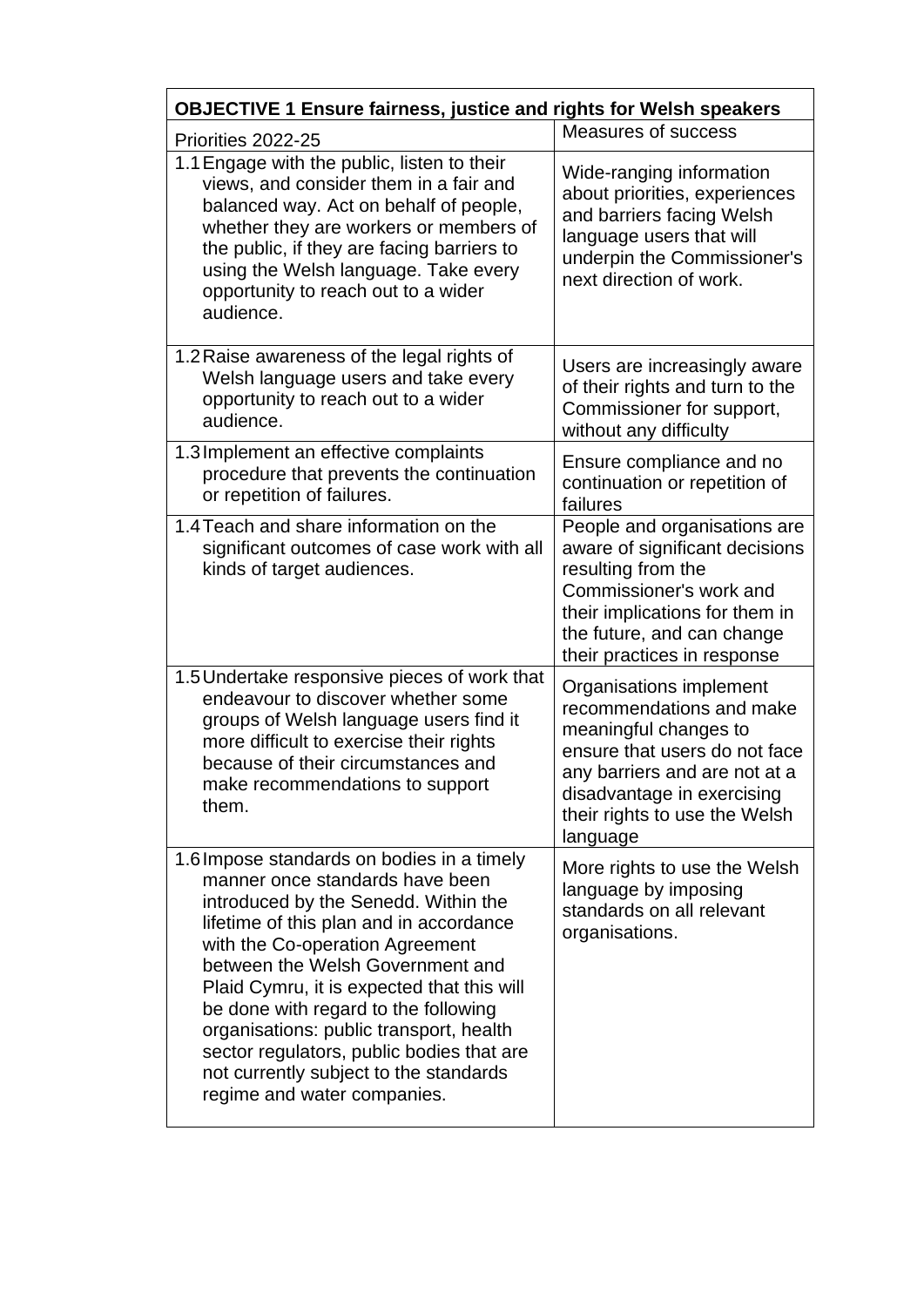| Priorities 2022-25                                                                                                                                                                                                | Measures of success                                                                                                                                   |
|-------------------------------------------------------------------------------------------------------------------------------------------------------------------------------------------------------------------|-------------------------------------------------------------------------------------------------------------------------------------------------------|
| 2.1 Plan the 5-year report on the position of<br>the Welsh language (2021-25), including<br>an analysis of the results of the 2021<br>Census and an assessment of their<br>implications, to be published in 2026. | An analysis of the Census<br>and a structure for the next<br>report.                                                                                  |
| 2.2 Develop an understanding of the work of<br>language commissioners and other<br>agencies across the world and provide a<br>platform for successful practices in<br>Wales                                       | Comprehensive and current<br>information about<br>international work and the<br>application of successful<br>practices in the<br>Commissioner's work. |
| 2.3 Scrutinise legislation that affects the<br>Welsh language, including<br><b>Agricultural Bill</b><br><b>Tertiary Education Bill</b><br>$\blacksquare$<br><b>Welsh-medium Education Bill</b>                    | Improvements to legislation<br>resulting from the<br>Commissioner's intervention.                                                                     |
| 2.4 Influence policies that affect the Welsh<br>language, giving particular attention to:<br>Education<br>Health and care<br>Housing and planning<br>$\overline{\phantom{0}}$                                     | Improvements to policies<br>resulting from the<br>Commissioner's intervention.                                                                        |
| 2.5 Collaborate and share information with<br>relevant partners in order to influence<br>policy and legislation and contribute<br>constructively to discussions on areas<br>that affect the Welsh language        | Improvements resulting from<br>specific examples of<br>collaboration.                                                                                 |
| 2.6 Investigate and report on the position of<br>the Welsh language and Welsh speakers<br>in policy areas in order to build an<br>evidence base for the Commissioner's<br>views                                   | Policy makers act on the<br>Commissioner's<br>recommendations.                                                                                        |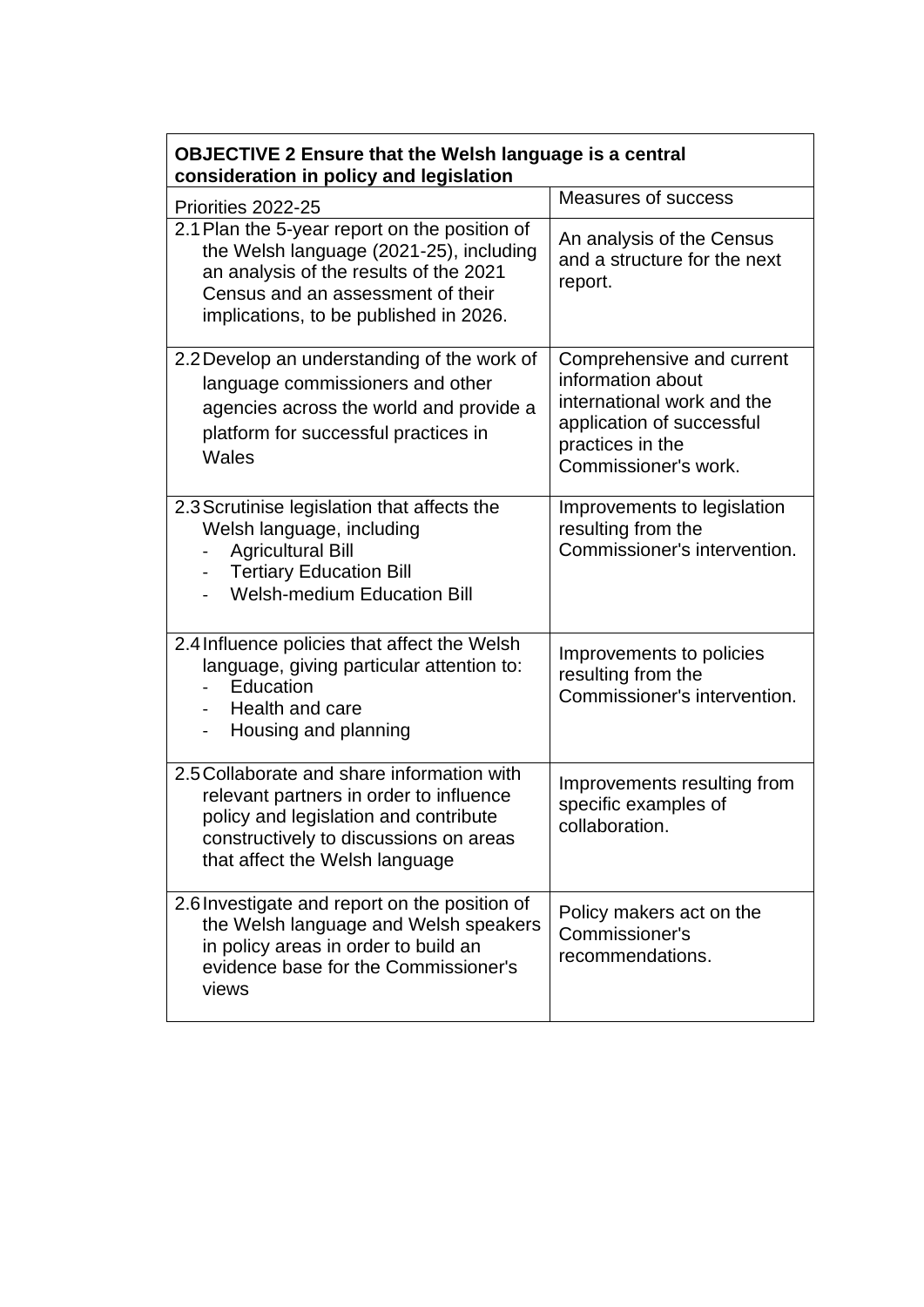| their statutory duties<br>Priorities 2022-25                                                                                                                                                    | <b>Measure of Success</b>                                                                                                                                                                                                                       |
|-------------------------------------------------------------------------------------------------------------------------------------------------------------------------------------------------|-------------------------------------------------------------------------------------------------------------------------------------------------------------------------------------------------------------------------------------------------|
| 3.1 Implementation of a genuinely proactive<br>regulatory strategy                                                                                                                              | Comprehensive<br>information about<br>organisations'<br>performance and the use<br>of a wide range of<br>interventions to respond to<br>different situations to<br>ensure better performance<br>where needed.                                   |
| 3.2 Take appropriate regulatory steps to<br>transform organisations' performance in<br>those key areas that continue to be<br>problematic:<br>Skills and recruitment<br>Policy making standards | More meaningful<br>consideration is given to<br>the requirement for Welsh<br>language skills when<br>advertising vacancies/new<br>jobs, leading to successful<br>recruitment to those<br>roles.                                                 |
|                                                                                                                                                                                                 | Organisations have a<br>better understanding of<br>the requirements of the<br>policy making standards,<br>and more appropriate<br>consideration is given to<br>the impact of policy<br>decisions on the Welsh<br>language.                      |
| 3.3 Organisations to do more to promote the<br>opportunities offered to use the Welsh<br>language in two specific areas:<br>Policies on internal use<br>Use of services                         | Bodies subject to the<br>Welsh language standards<br>implement policies on the<br>internal use of the Welsh<br>language, and more<br>opportunities for<br>employees to use the<br>Welsh language at work<br>by sharing successful<br>practices. |
|                                                                                                                                                                                                 | Organisations can attest to<br>the progress made in<br>terms of the use of their<br>Welsh language services                                                                                                                                     |
| 3.4 Ensure that organisations collaborate and<br>innovate in order to respond positively to<br>the requirements imposed on them by the<br>Commissioner's advice, and effective                  | Evidence that progress<br>has been made by<br>organisations who have<br>succeeded in transferring                                                                                                                                               |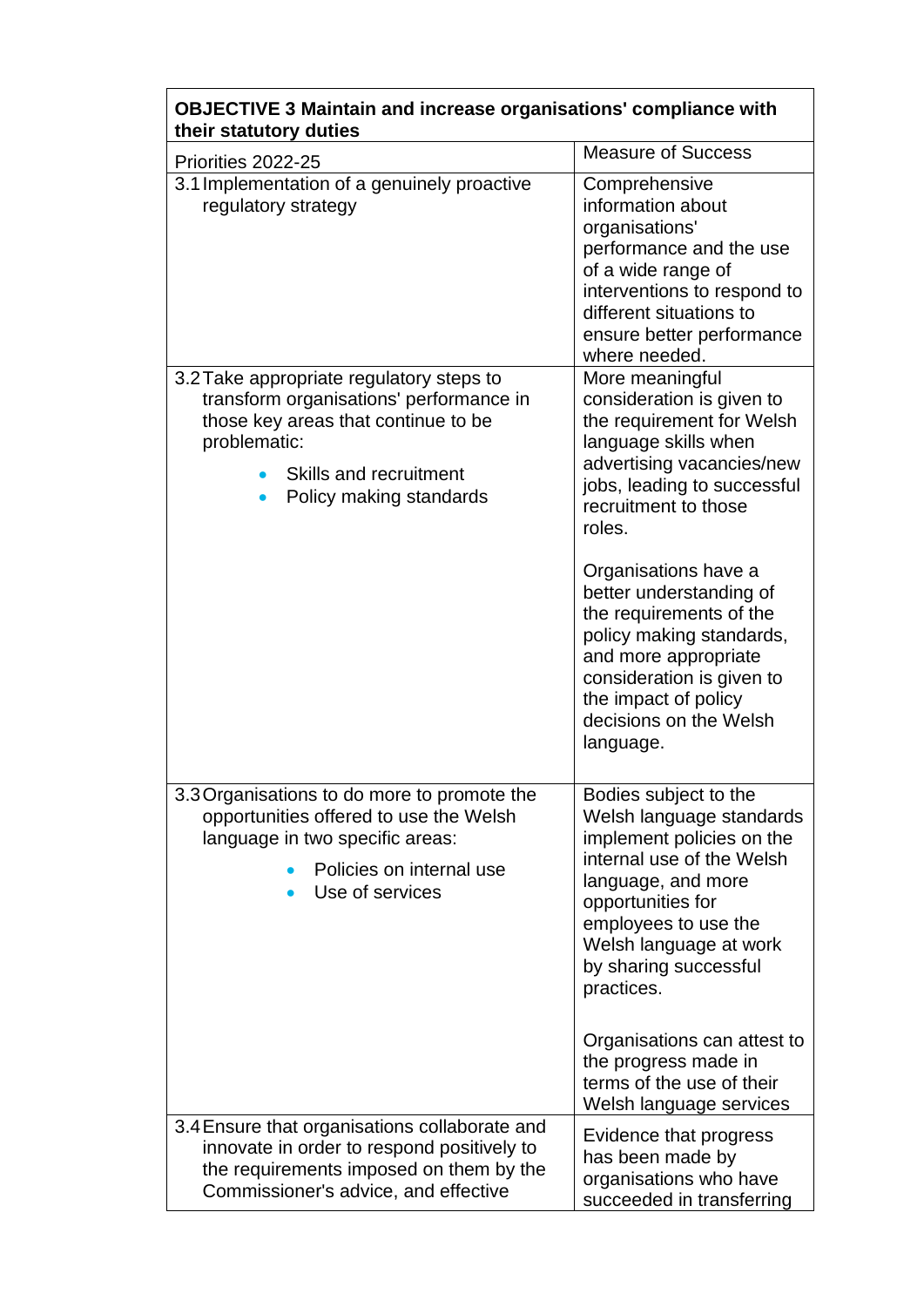| practices that have been collated and                                                                                                                                                                                                              | effective practices to their                                                              |
|----------------------------------------------------------------------------------------------------------------------------------------------------------------------------------------------------------------------------------------------------|-------------------------------------------------------------------------------------------|
| promoted.                                                                                                                                                                                                                                          | own specific situations.                                                                  |
| 3.5 Transform the performance and ability of<br>the National Health Service's Heath Boards<br>and Trusts to offer clinical consultations in<br>Welsh, by improving compliance with<br>requirements imposed on bodies by<br>standards 110 and 110A. | All bodies subject to the<br>standard will have<br>prepared a plan by the<br>end of 2023. |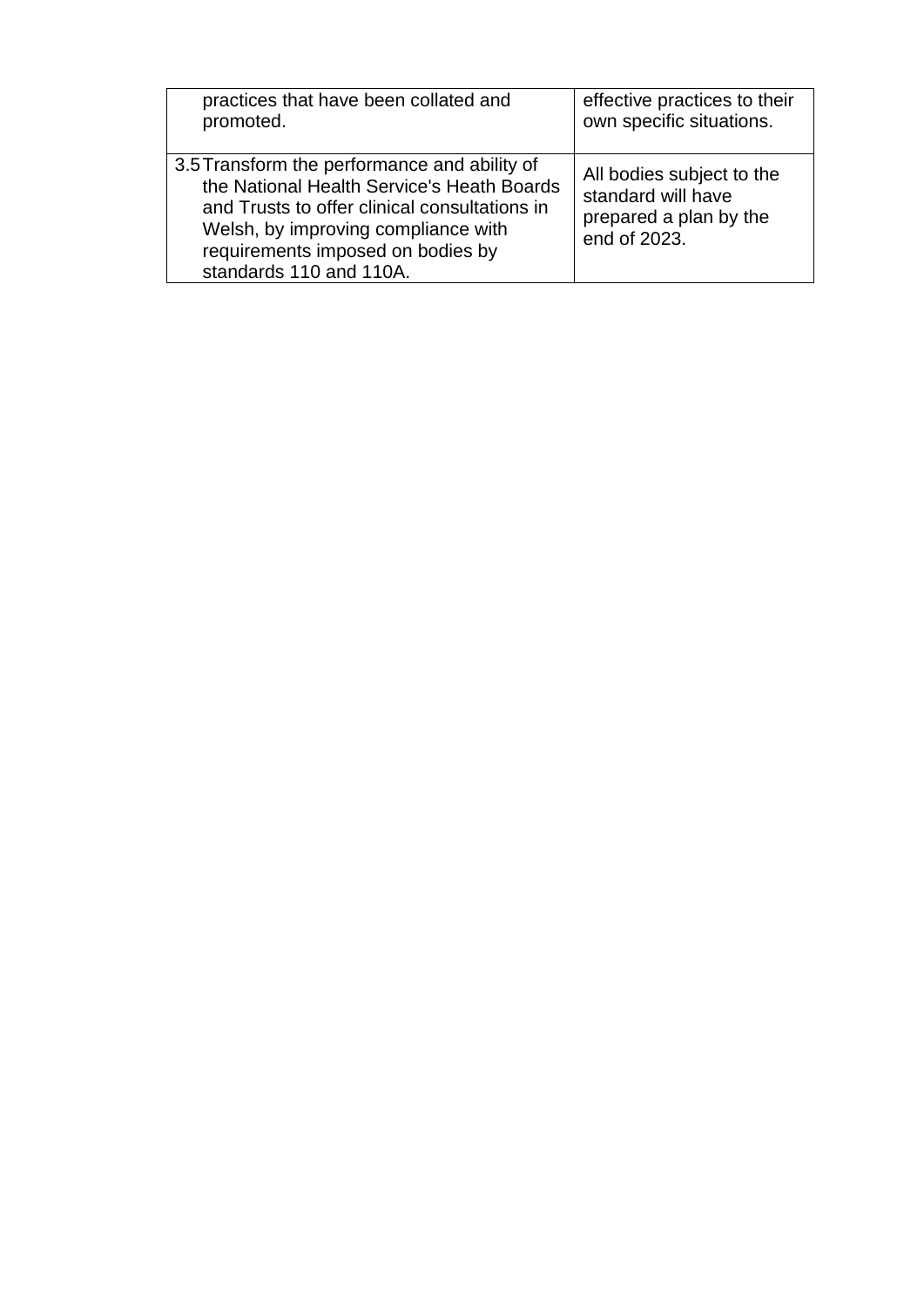| across all sectors<br>Priorities 2022-25                                                                                                                                                                                                                                                                             | <b>Measure of Success</b>                                                                                                                                                               |
|----------------------------------------------------------------------------------------------------------------------------------------------------------------------------------------------------------------------------------------------------------------------------------------------------------------------|-----------------------------------------------------------------------------------------------------------------------------------------------------------------------------------------|
| 4.1 Facilitate the use of the Welsh language<br>with businesses and charities by providing<br>training and guidance and sharing good<br>practice.                                                                                                                                                                    | The Commissioner's<br>support is used and leads<br>to change.                                                                                                                           |
| 4.2 Greater commitment by businesses and<br>charities to use the Welsh language.<br>Specifically target the following sectors:<br>Supermarkets<br>Health and care providers<br><b>National charities</b><br><b>Banks</b>                                                                                             | 40 development plans are<br>approved each year.                                                                                                                                         |
| 4.3 Collaborate with funding bodies and<br>networks to encourage more businesses<br>and charities to use the Welsh language.                                                                                                                                                                                         | Contacts and<br>collaboration lead to a<br>greater commitment by<br>businesses and charities<br>to use the Welsh<br>language.                                                           |
| 4.4 Provide advice on the standardised forms of<br>Welsh Place-names and publicise them by<br>launching a new version of the List of<br>Standardised Welsh Place-names in 2024.<br>Develop our ability to provide advice on<br>topographical names and publish<br>standardisation guidelines to support the<br>work. | Relaunch of the list of<br>standardised Place-<br>names with complete<br>background records.<br><b>Clear recommendations</b><br>on how to protect and<br>promote Welsh Place-<br>names. |

<u> 1980 - Johann Barnett, fransk politik (</u>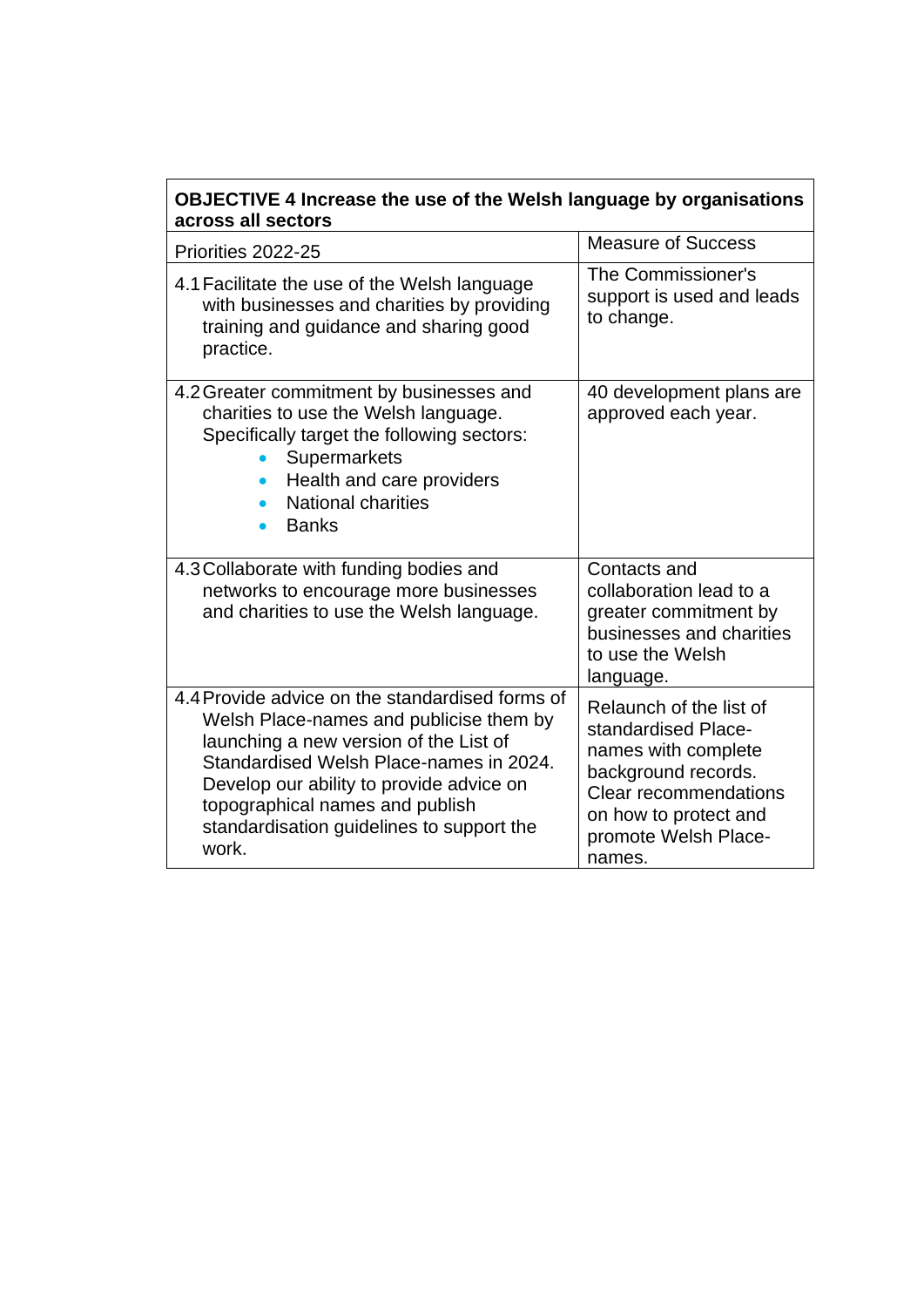# <span id="page-15-0"></span>Implementing and enabling

5.1The achievement of the Commissioner's strategic objectives is dependent on effective implementation and administration. This requires high standards of financial control, an appropriate governance framework and a corporate culture that supports the well-being and development of the workforce. Communicating information and promoting all aspects of the Commissioner's work are also important int achieving our objectives. To support the Commissioner's work and our plans, we will be focusing on the following themes:

#### <span id="page-15-1"></span>Human resources

5.2 Our people are our most important resource, and the contribution of a knowledgeable, motivated workforce is essential in order to achieve our objectives. The Commissioner is committed to creating an organisational culture that promotes development and nurtures talent and potential in an environment where respect, trust, support, and a sense of close community is central to what we do.

5.3To do this, we will prioritise the following:

- Strong governance by ensuring that our policies, procedures, and systems incorporate good practice, fairness and compliance with our statutory requirements.
- The creation of a supportive culture based on trust and respect, by offering a range of interventions to create a working environment that supports good health and well-being amongst our officers.
- Driving improvement by developing performance based on two-way, open discussions throughout the year, and ensuring that everyone is given the opportunity to develop and thrive in their roles.

### <span id="page-15-2"></span>Communication

5.4 Effective communication will be required to achieve our strategic objectives. We need to ensure that we share relevant messages to reach and engage with different audiences and stakeholders across Wales and beyond.

5.5 We will focus on the following priorities:

- Developing a new Communication Strategy to identify the organisation's main messages and explain how we will tailor and share them extensively across different platforms to reach a wide range of audiences. We will review our current communication methods and consider how we can increase their impact and reach new audiences.
- Developing a strong, visual brand We will continue to develop our brand to ensure that it reflects our values and vision as an organisation.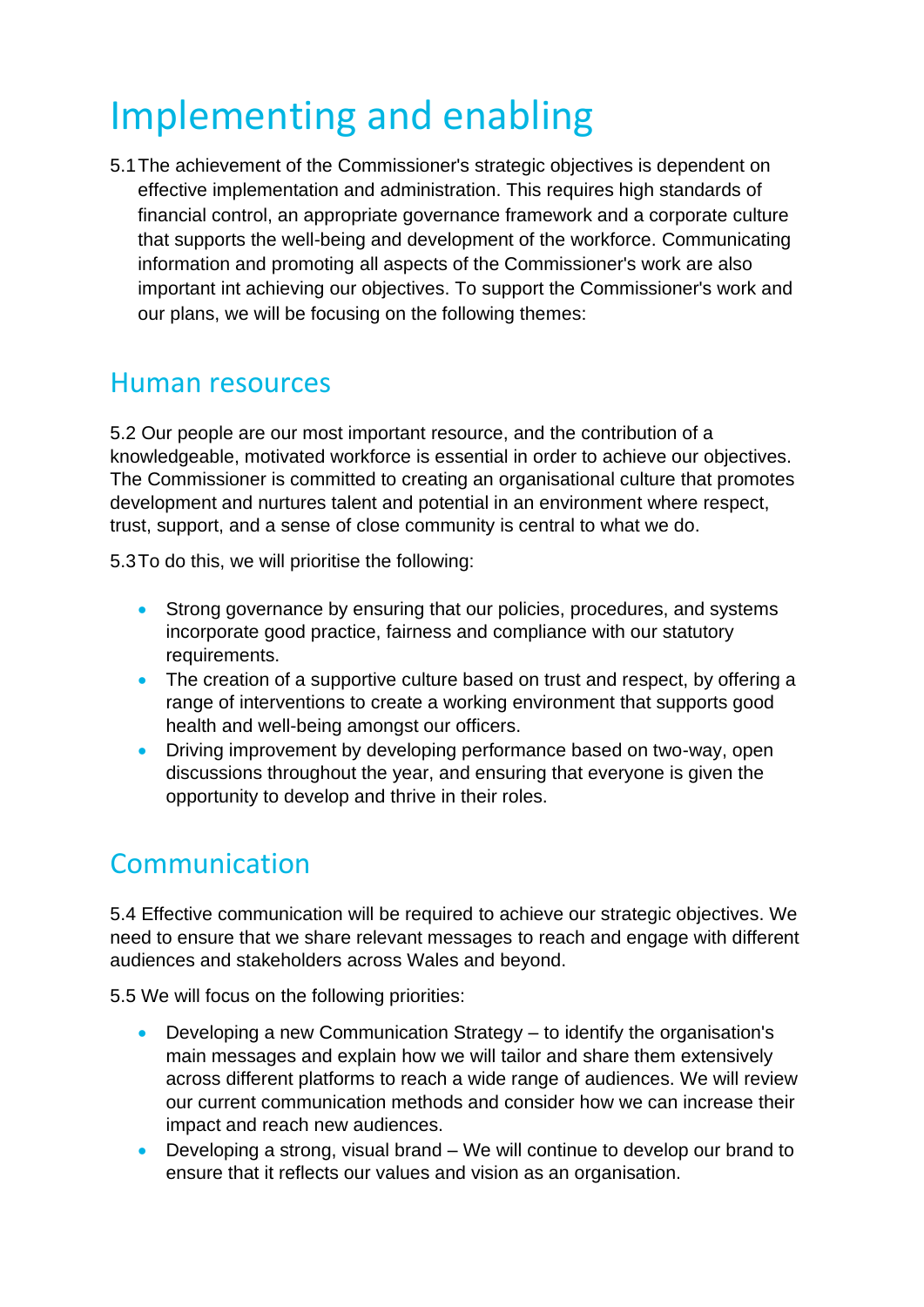- We will continue to develop the website so that it includes clear, accurate and current information. We will develop new ways of ensuring that relevant information is provided to those visiting the website in a quick and effective manner.
- Running national campaigns to promote the use of the Welsh language We will run various campaigns as a way of sharing key messages and engaging with our partners, stakeholders, and audiences.

#### <span id="page-16-0"></span>Governance

5.6 We will implement appropriate governance arrangements to ensure that we comply with legal requirements and duties such as equality and diversity, data protection, environmental requirements, and freedom of information.

5.7 As well as an Advisory Panel appointed by Welsh Ministers, we have an Audit and Risk Committee and we have appointed internal auditors to provide an independent overview of the way in which the organisation is run. As a public appointment, the Commissioner is committed to the highest standard of internal administration. An officer has been appointed Risk Manager and the Commissioner promotes a culture of appropriate responsibility and accountability throughout the organisation.

5.8 We will:

- Measure our compliance with the General Data Protection Regulation (GDPR) through internal monitoring and reviews, and through any complaints that are upheld by the Information Commissioner.
- Maintain and review our risk register regularly.
- Conduct quarterly meetings of the Advisory Panel and the Audit and Risk Committee to offer constructive challenge and to advise the Commissioner.
- Report on our performance to the Senedd's Culture and Welsh Language Committee on an annual basis.

5.9 The Commissioner has a Strategic Equality Plan, and we will continue to implement the plan as part of our internal arrangements. Although the Commissioner is not subject to the full duties of the Well-being of Future Generations (Wales) Act 2015, the aim is to incorporate the principle of sustainable development in the way in which we run the organisation, and to contribute to the seven Well-being Aims.

#### <span id="page-16-1"></span>Finance and technology

5.10 We will ensure that we make the best use of our resources through strong financial control and regular reporting and monitoring processes. We will ensure that our annual accounts comply with the Treasury's requirements, accounting standards and any instruction from the Welsh Government. We will ensure appropriate financial planning and accountability by preparing a detailed annual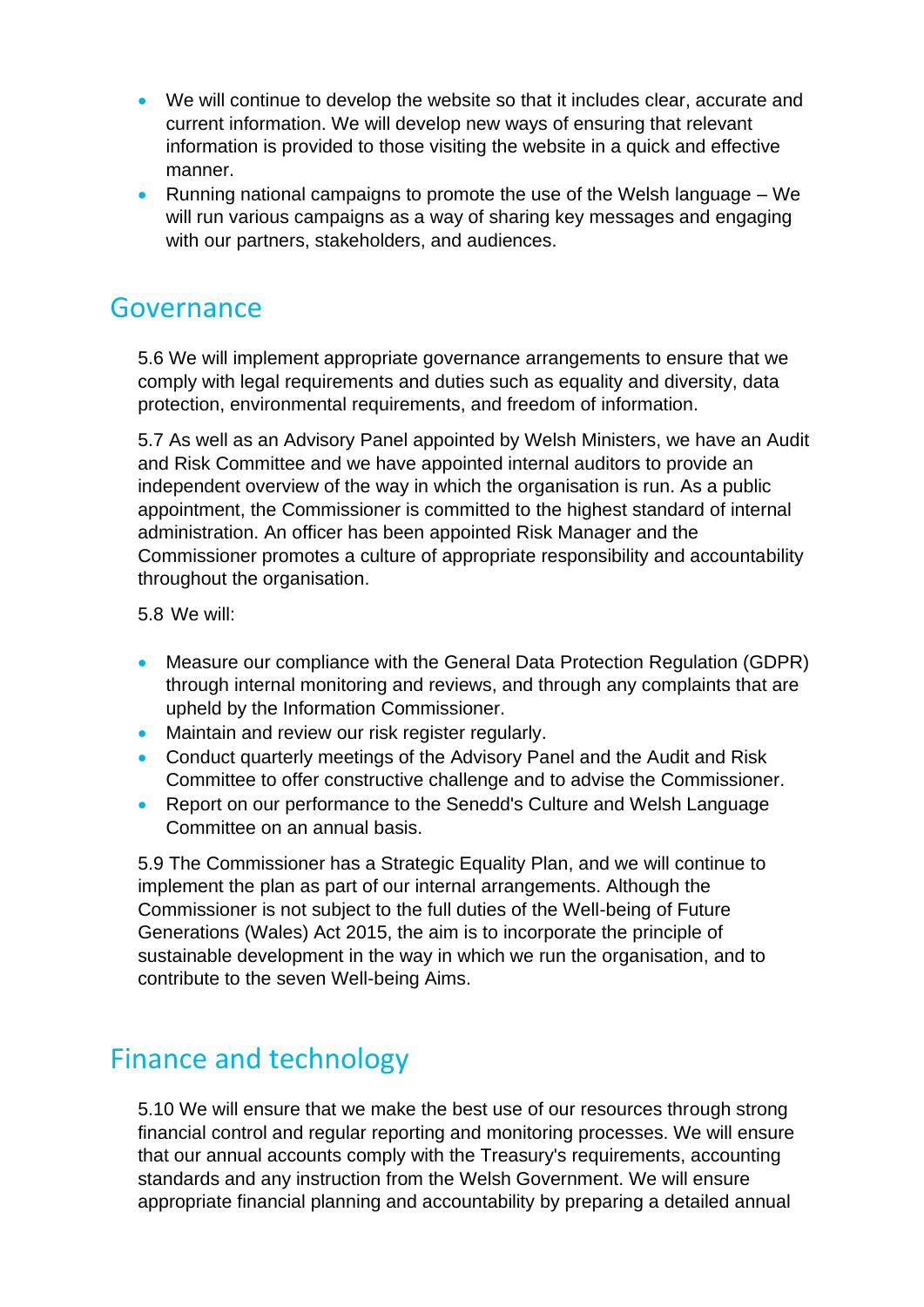budget and we will ensure that our financial requirements are clear to the Welsh Government by preparing an estimate of the Commissioner's income and expenditure for the next financial year.

5.11 We will ensure that our information technology and estates infrastructure is current and fit for purpose. We will have robust arrangements in place for protecting the organisation from cyber threats and we will work towards achieving cyber protection accreditation during the first year of the strategic plan. We will continue to test our systems, work with stakeholders, and share good practice.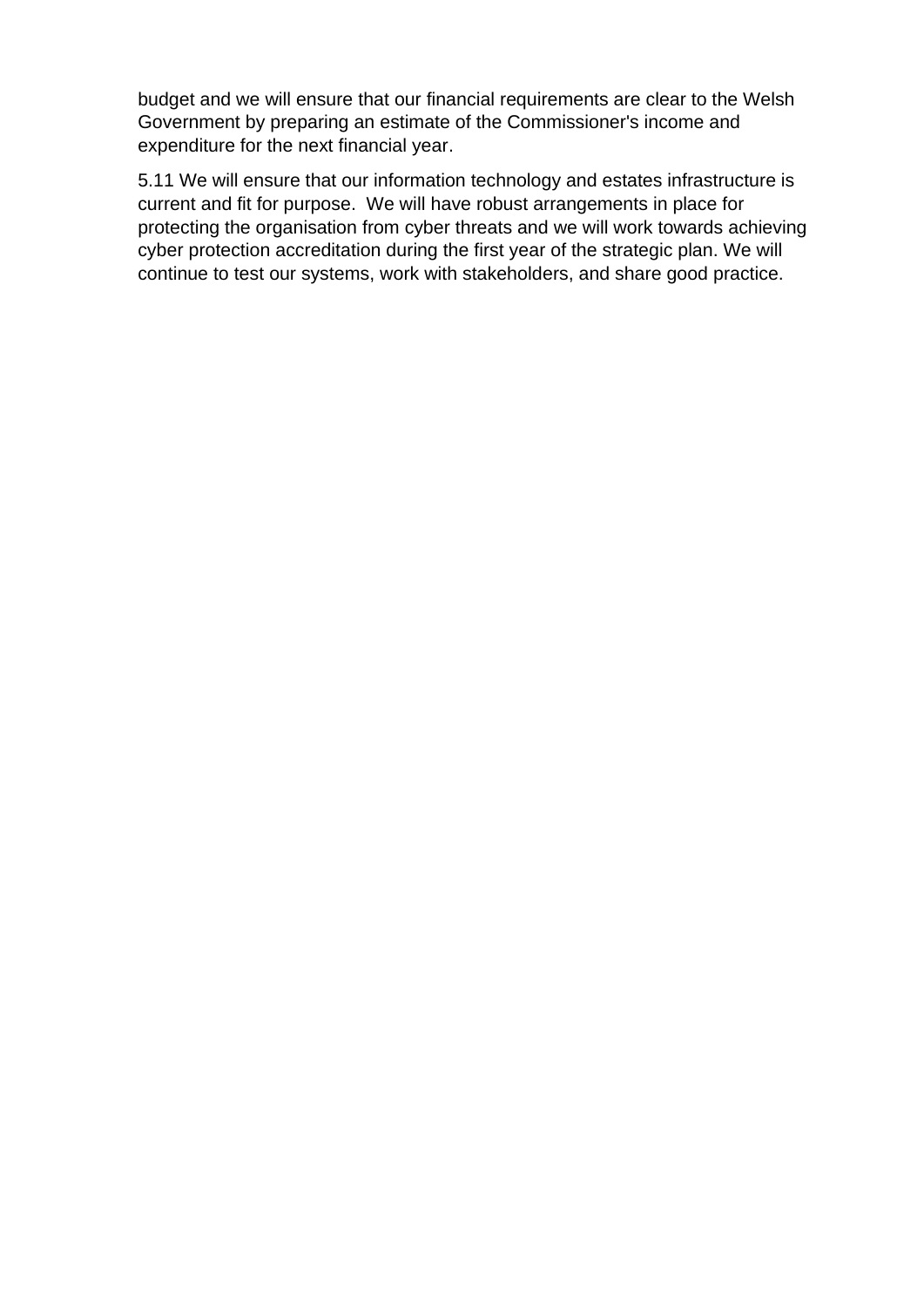# <span id="page-18-0"></span>Reporting and accountability

6.1 This strategic plan will be implemented through annual operational plans, including specific projects and activities that will contribute towards our strategic objectives and three-year priorities.

6.2 We have a series of indicators that will enable us to measure and report on the achievement of this plan and review our success at the end of the three years. The management team will lead on scrutinising the implementation of the plan and undertake regular reviews. We will ensure that there is a clear and obvious link between our strategic plan and our operational plan, and our strategic objectives will be considered when setting annual budgets. We will report on the success of this plan through our priorities and measures.

6.3 We will report on our activities and expenditure through a statutory annual report and annual accounts that will be audited by Audit Wales. The report and accounts will be published on the Commissioner's website and laid before Senedd Cymru.